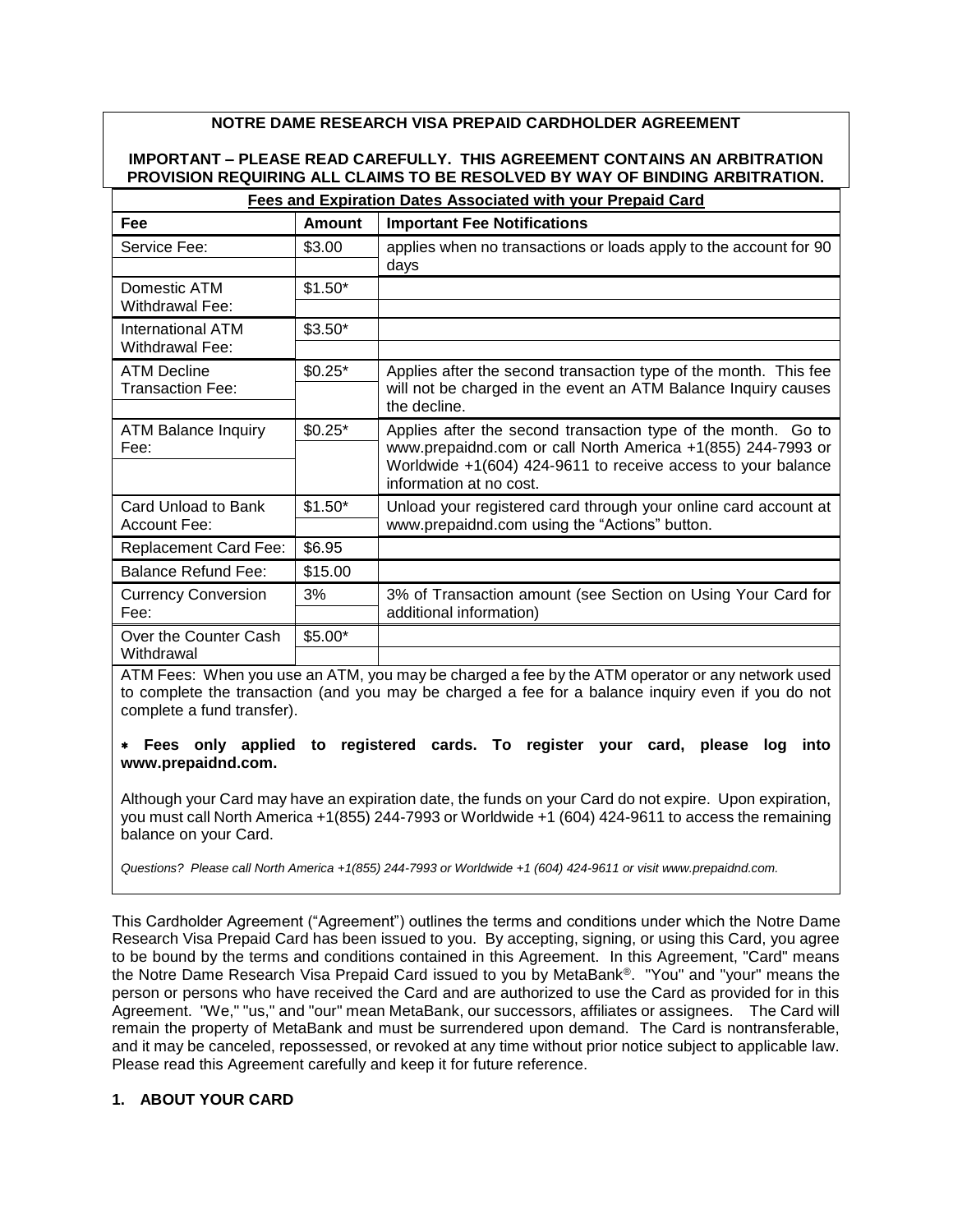Your Card is a prepaid card. The Card allows you to access funds on the Card provided all conditions of the offer have been met. You do not have the ability to add funds to the Card. However, the corporate sponsor from whom you received your Card may add additional funds to your Card. **The Card is issued as part of a corporate disbursement program**. Your card is not a gift card, nor is it intended for gifting purposes. You should treat your Card with the same care as you would treat cash. Your Card account does not constitute a checking or savings account and is not connected in any way to any other account you may have. The Card is not a credit card. You will not receive any interest on the funds in your Card account. If you have registered your Card, the funds in your Card account will be insured by the Federal Deposit Insurance Corporation ("FDIC"), subject to applicable limitations and restrictions of such insurance. You may register your Card by logging into www.prepaidnd.com or calling North America +1(855) 244-7993 or Worldwide +1 (604) 424-9611.

## **2. USING YOUR CARD**

### **a. Accessing Funds and Limitations**

Your Card will be active when you receive it. You may begin using the Card immediately. The funds accessible to you are provided by your corporate sponsor, not the issuer of the card. That corporate sponsor is fully responsible for ensuring funds are available to be loaded to your Card. You must sign the signature strip on the back of the Card as soon as it is received.

Until your Card is registered, your Card cannot be redeemed for cash or used to obtain cash in any transaction. After registration, you may use your Card to obtain cash in a transaction at a Point of Sale device (POS) or at an Automated Teller Machine (ATM). However, the maximum amount of withdrawals are limited to \$500 per twenty four (24) hour period. YOUR CARD HAS A VALID THRU DATE EMBOSSED ON THE FRONT OF THE CARD. ONCE THE VALID THRU DATE HAS PASSED, YOUR CARD MAY BE SUBJECT TO A SERVICE FEE, SUBJECT TO APPLICABLE LAW.

Each time you use your Card, you authorize us to reduce the value available on your Card by the amount of the transaction. Your Card cannot be redeemed for cash or be used to obtain cash in any transaction.

You may use your Card to purchase goods or services wherever Visa, Interlink®, PLUS®, and STAR® cards are accepted as long as you do not exceed the value available on the Card. Each time you use your Card, you represent and warrant to us that you are either the Cardholder or an authorized user of the Card. If you permit someone else to use your Card, we will treat this as if you have authorized such use and you will be responsible for any transactions made subject to such use.

### **Currency Conversion Fee:**

If you obtain your funds (or make a purchase) in a currency or country other than the currency or country in which your Card was issued ("Foreign Transaction"), the transaction will be converted to U.S. Dollars in accordance with the Currency Conversion process below, and you will be charged a fee equal to 3% of the transaction on the total amount of the transaction in U.S. Dollars. If the Foreign Transaction results in a credit due to a return, we will not refund any Foreign Transaction Fee that may have been charged on your original purchase.

### **Currency Conversion:**

If you make a Foreign Transaction, the amount deducted from your funds will be converted by the network or card association that processes the transaction into an amount in the currency of your Card. MasterCard International Inc. and Visa U.S.A. Inc. currently use a conversion rate that is either: (i) selected from the range of rates available in wholesale currency markets (which may vary from the rate the association itself receives), or (ii) the government-mandated rate in effect for the applicable central processing date. The conversion rate selected by the network is independent of the Foreign Transaction Fee that we charge as compensation for our services.

Certain merchants may require verification of your address during certain types of transactions. Some merchants may check to make sure the name and mailing address indicated for purchases matches the Card address. Therefore, if the Card has not been registered or you do not supply the address currently on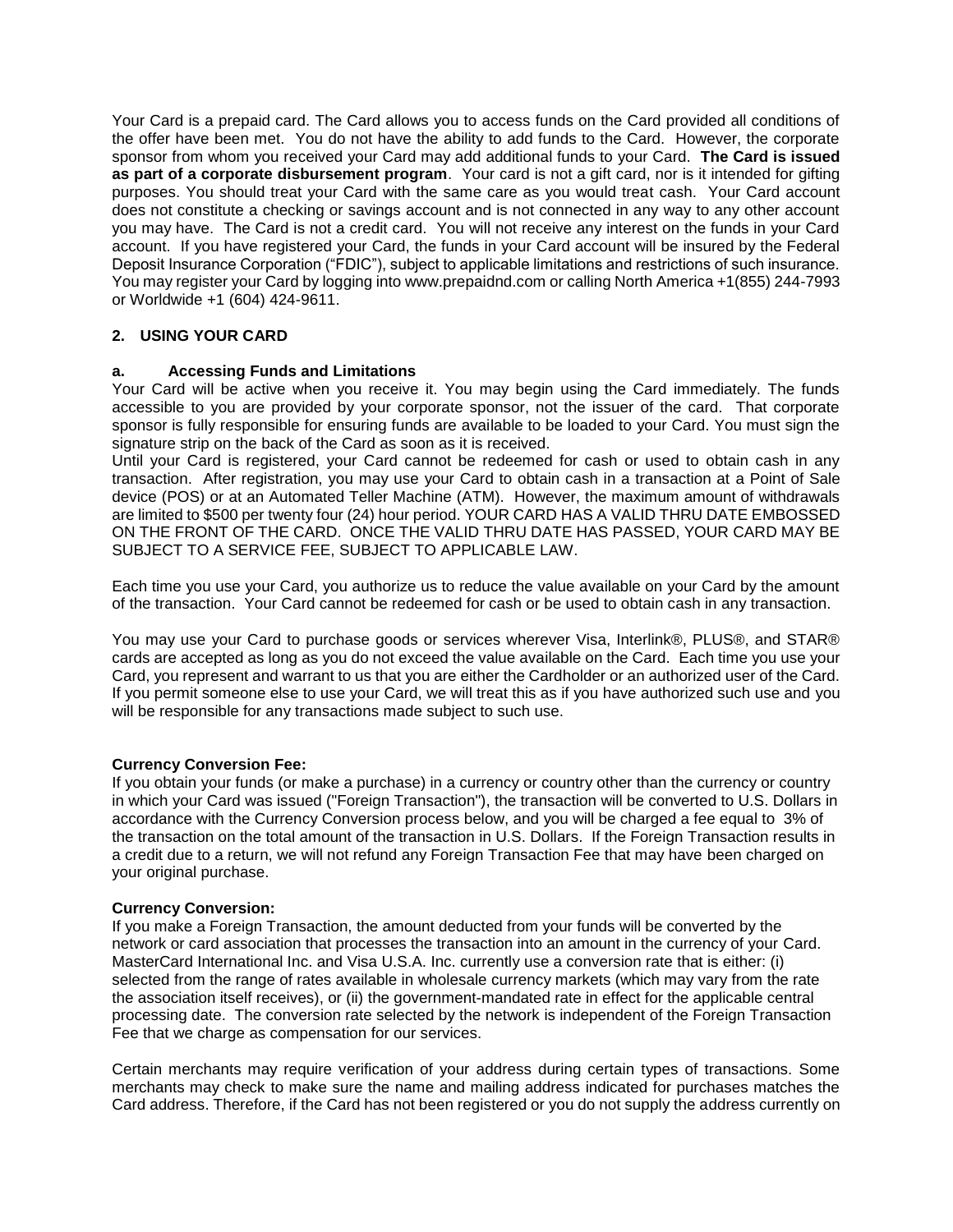file for the Card, you may not be able to complete a transaction for which this information has been requested. If you wish to make a transaction where this is the case, you will need to go to www.prepaidnd.com or call North America +1(855) 244-7993 or Worldwide +1 (604) 424-9611 to register your Card.

For security reasons, we may limit the amount or number of transactions you can make with your Card.

If you have questions on Card usage, please call us at North America +1(855) 244-7993 or Worldwide +1 (604) 424-9611.

## **b. Personalized Identification Number ("PIN")**

You will not receive a Personal Identification Number ("PIN") with your Card Account. However, you will be prompted to create a PIN once you have registered your Card with your personal information at www.prepaidnd.com. You should not write or keep your PIN with your Card. Never share your PIN with anyone and do not enter your PIN into any terminal that appears to be modified or suspicious. If you believe that there has been unauthorized access to your PIN, you should advise us immediately, following the procedures in the section labeled "Unauthorized Transactions."

### **c. Obtaining Card Balance Information**

You should keep track of the amount of value loaded on Cards issued to you. You may obtain information about the value loaded onto your Card account by calling North America +1(855) 244-7993 or Worldwide +1 (604) 424-9611 This information, along with a history of account transactions, is also available on-line at www.prepaidnd.com.

### **d. Authorization Holds**

You do not have the right to stop payment on any purchase transaction originated by use of your Card. With certain types of purchases (such as those made at restaurants, hotels, or similar purchases), your Card may be "preauthorized" for an amount greater than the transaction amount to cover gratuity or incidental expenses. Any preauthorization amount will place a "hold" on your available funds until the merchant sends us the final payment amount of your purchase. Once the final payment amount is received, the preauthorization amount on hold will be removed. During this time, you will not have access to preauthorized amounts. If you authorize a transaction and then fail to make a purchase of that item as planned, the approval may result in a hold for that amount of funds.

### **e. Returns and Refunds**

If you are entitled to a refund for any reason for goods or services obtained with your Card, the return and refund will be handled by the merchant. If the merchant credits your Card, the credit may not be immediately available. While merchant refunds post as soon as they are received, please note that we have no control over when a merchant sends a credit transaction and the refund may not be available for a number of days after the date the refund transaction occurs.

### **f. Receipts**

You should get a receipt at the time you make a transaction or obtain cash using your Card. You agree to retain your receipt to verify your transactions.

### **g. Split Transactions and other uses**

If you do not have enough funds available in your Card account, you can instruct the merchant to charge a part of the purchase to the Card and pay the remaining amount with another form of payment. These are called "split transactions." Some merchants do not allow cardholders to conduct split transactions. Some merchants will only allow you to do a split transaction if you pay the remaining amount in cash.

If you use your Card number without presenting your Card (such as for an internet transaction, a mail order or a telephone purchase), the legal effect will be the same as if you used the Card itself.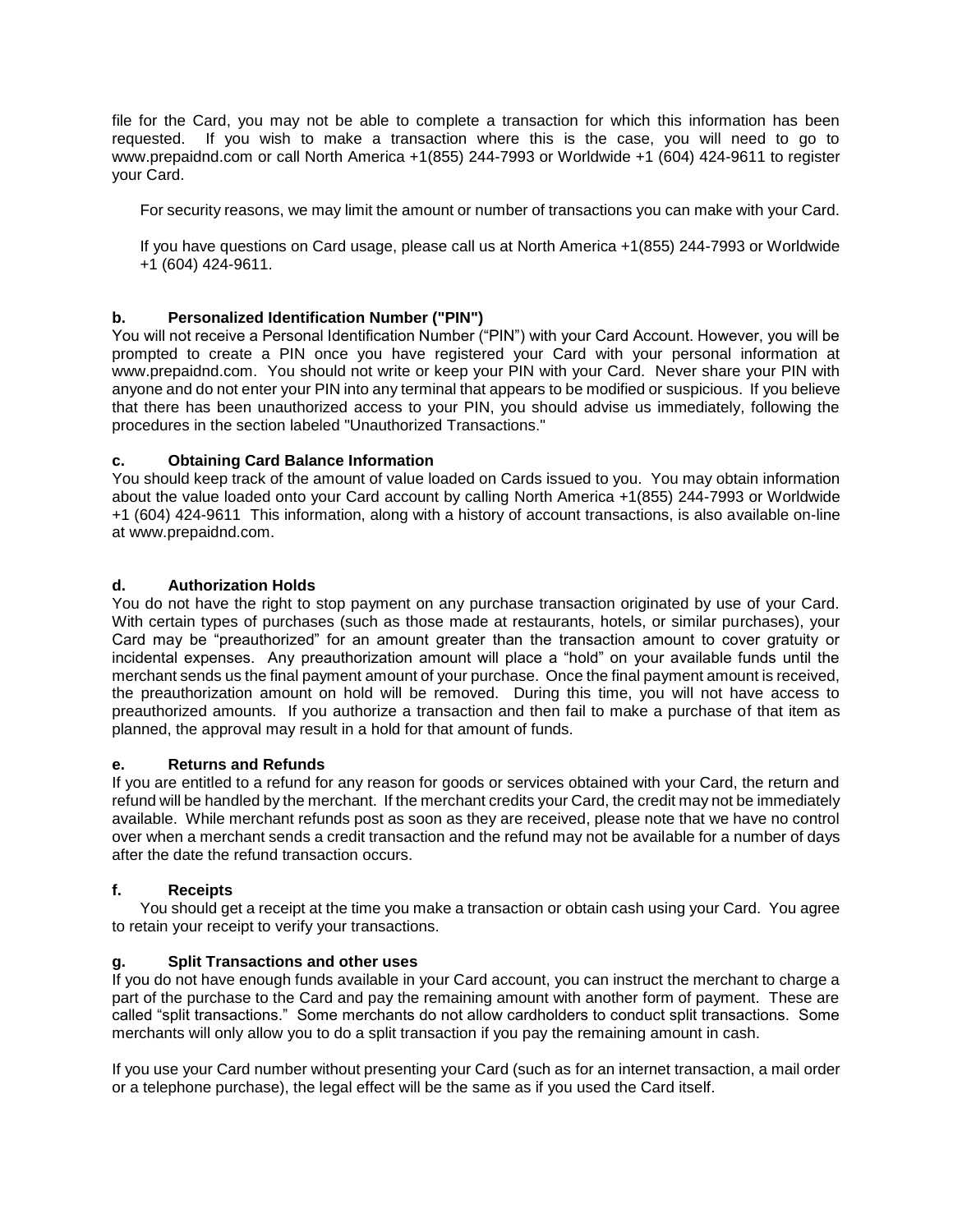**h.** You are not allowed to exceed the available amount in your Card account through an individual transaction or a series of transactions. Nevertheless, if a transaction exceeds the balance of the funds available in your Card account, you shall remain fully liable to us for the amount of the transaction and agree to pay us promptly for the negative balance. We may apply a debit to any subsequent credits to the Card or any other account you have with us for the amount of any negative balance on your Card. We also reserve the right to cancel this Card and close your Card account should you create one or more negative balances with your Card.

You are responsible for all transactions initiated by use of your Card, except as otherwise set forth herein. You may not use your Card for any illegal transactions, use at casinos, or any gambling activity.

### **Replacement Card**

The funds on your Card do not expire. The "valid thru" date indicated on the front of your Card is not an expiration date on the funds, but is intended primarily for fraud prevention purposes. After the "valid thru" date, you will need to contact North America +1(855) 244-7993 or Worldwide +1 (604) 424-9611 for a replacement Card with a new "valid thru" date.

### **3. Business Days**

For purposes of these disclosures, our business days are Monday through Friday, excluding standard Federal Reserve Bank holidays.

### **4. Unauthorized Transactions**

### **a. Contact**

If you believe your Card has been lost or stolen or an unauthorized transaction has been made using the information from your Card without your permission, call: North America +1(855) 244-7993 or Worldwide +1 (604) 424-9611 or write: Suite 300, 950 Granville St, Vancouver, BC, V6Z 1L2. Telephoning Customer Service is the best way of keeping your possible losses down.

We reserve the right to investigate any claim you may make with respect to a lost or stolen Card or unauthorized transaction, and you agree to cooperate with such investigation. We may ask you for a written statement, affidavit or other information in support of the claim. We will charge a \$6.95 Replacement Card Fee (subject to applicable law) for any lost/stolen Card, which will be deducted from the balance on the Card. A reissued Card may take up to 30 days to process. You acknowledge that purchases made with prepaid Cards, such as the gift Card, are similar to those made with cash. You cannot "stop payment" on such transactions. Any problems or disputes you may have regarding a purchase should be addressed directly with the merchant.

## **b. Your Liability for Unauthorized Visa Prepaid Card Transactions**

Under Visa rules, your liability for unauthorized Visa debit transactions on your Card account is \$0.00 if you notify us within two (2) business days and you are not grossly negligent or fraudulent in the handling of your Card or PIN. This reduced liability does not apply to PIN transactions not processed by Visa or ATM cash withdrawals.

These provisions limiting your liability do not apply to debit transactions not processed by Visa.

## **c. Information About Your Right to Dispute Errors**

You must contact us within sixty (60) days after the earlier of the date you electronically access your account in which the transaction was reflected, or the date we sent the FIRST written history on which the unauthorized transfer appeared.

- (1) Provide your name and Card number (if any);
- (2) Describe the error or the transaction you are unsure about, and explain why you believe it is an error or why you need more information;
- (3) Provide the dollar amount of the suspected error.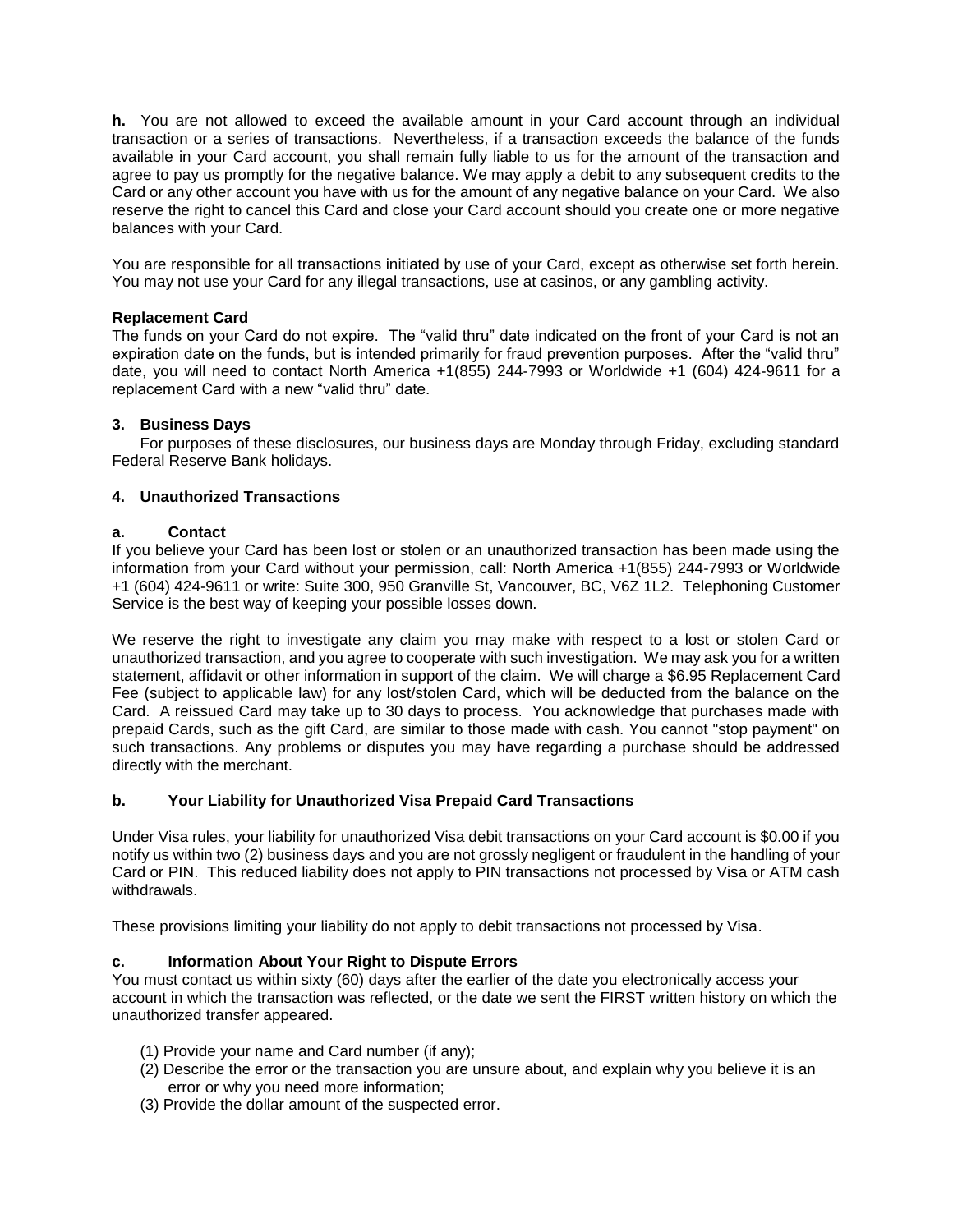## **5. Our Liability for Failure to Complete Transactions**

If we do not complete a transaction to or from your Card account on time or in the correct amount according to our Agreement with you, we will be liable for your losses and damages proximately caused by us. However, there are some exceptions. We will not be liable, for instance:

- (1) If, through no fault of ours, you do not have enough funds available in your Card account to complete the transaction;
- (2) If a merchant refuses to accept your Card;
- (3) If an ATM where you are making a cash withdrawal does not have enough cash;
- (4) If an electronic terminal where you are making a transaction does not operate properly and you knew about the problem when you initiated the transaction;
- (5) If access to your Card has been blocked after you reported your Card or PIN lost or stolen;
- (6) If there is a hold or your funds are subject to legal process or other encumbrance restricting their use;
- (7) If we have reason to believe the requested transaction is unauthorized;
- (8) If circumstances beyond our control (such as fire, flood or computer or communication failure) prevent the completion of the transaction, despite reasonable precautions that we have taken;
- (9) Any other exception stated in our Agreement with you.

### **6. Unclaimed Property**

Your Card is subject to unclaimed property laws. Should your Card have a remaining balance after a certain period of time, we may be required to remit remaining funds to the appropriate state agency.

### **7. Other Terms**

Your Card and your obligations under this Agreement may not be assigned. We may transfer our rights under this Agreement. Use of your Card is subject to all applicable rules and customs of any clearinghouse or other association involved in transactions. We do not waive our rights by delaying or failing to exercise them at any time. We may (without prior notice and when permitted by law) set off the funds in this account against any due and payable debt you owe us now and in the future). If any provision of this Agreement shall be determined to be invalid or unenforceable under any rule, law, or regulation of any governmental agency, local, state, or federal, the validity or enforceability of any other provision of this Agreement shall not be affected. This Agreement will be governed by the law of the State of South Dakota except to the extent governed by federal law.

### **8. Amendment and Cancellation**

You will be notified of any change in the manner required by applicable law. You may close your Card at any time by contacting us at +1-855-244-7993 (North America); +1-604-424-9611 (Worldwide). Your termination of this Agreement will not affect any of our rights or your obligations arising under this Agreement prior to termination.

### **9. Telephone Monitoring/Recording**

From time to time, we may monitor and/or record telephone calls between you and us to assure the quality of our customer service or as required by applicable law.

### **10. No Warranty Regarding Goods and Services**

We are not responsible for the quality, safety, legality, or any other aspect of any goods or services you purchase with your Card.

### **11. Privacy and Data Protection**

## **WHAT DOES METABANK DO WITH YOUR PERSONAL INFORMATION?**

**Why?**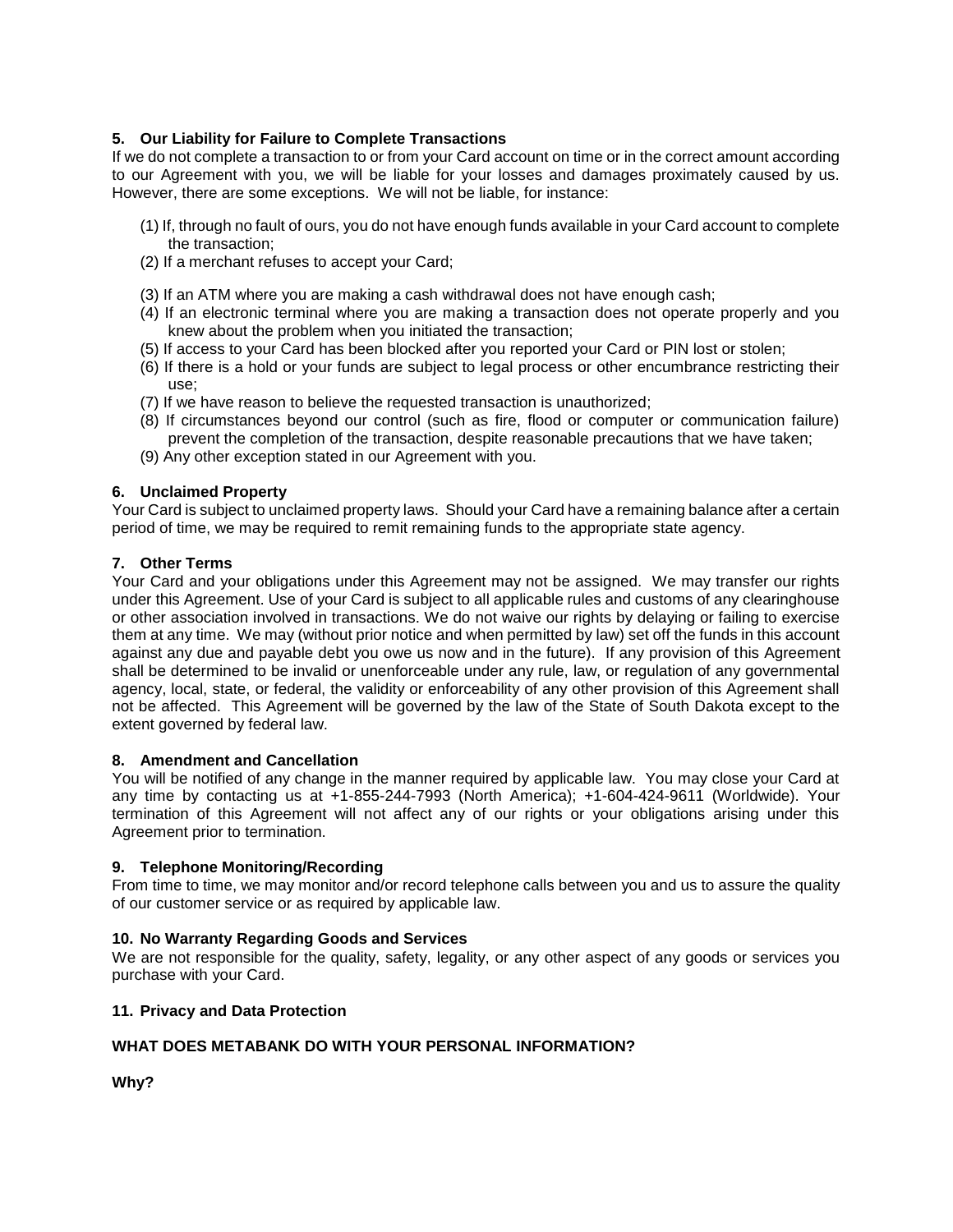Financial Companies choose how they share your personal information. Federal law gives consumers the right to limit some but not all sharing. Federal law also requires us to tell you how we collect, share, and protect your personal information. Please read this notice carefully to understand what we do.

## **What?**

The types of personal information we collect and share depend on the product service you have with us. This information can include:

- Social Security number and account balance,
- Payment history and account transactions and
- Transaction history

Why you are *no longer* our customer, we continue to share your information as described in this notice.

### **How?**

All financial companies need to share customers' personal information to run their everyday business. In the section below, we list the reasons financial companies can share their customers' personal information, the reasons MetaBank chooses to share, and whether you can limit this sharing.

| Reasons we can share your<br>personal information                                                                                                                                                        | <b>Does</b><br><b>MetaBank</b><br>share? | Can you limit<br>this Sharing? |
|----------------------------------------------------------------------------------------------------------------------------------------------------------------------------------------------------------|------------------------------------------|--------------------------------|
| For our everyday business<br><b>purposes -</b> such as to process<br>your transactions, maintain your<br>account(s), respond to court<br>orders and legal investigations, or<br>report to credit bureaus | Yes                                      | No                             |
| For our marketing purposes -<br>to offer our products and services<br>to you                                                                                                                             | Yes                                      | <b>No</b>                      |
| For joint marketing with other<br>financial companies                                                                                                                                                    | Yes                                      | No                             |
| For our affiliates' everyday<br>business<br>purposes<br>Information<br>about<br>your<br>transactions and experiences                                                                                     | N <sub>o</sub>                           | do<br>We<br>not<br>share       |
| For our affiliates' everyday<br>business<br>purposes<br>Information about your credit<br>worthiness                                                                                                      | N <sub>o</sub>                           | We<br>do<br>not<br>share       |
| For our affiliates to market to<br><b>vou</b>                                                                                                                                                            | <b>No</b>                                | We<br>do<br>not<br>share       |
| For nonaffiliates to market to<br><b>vou</b>                                                                                                                                                             | <b>No</b>                                | do<br>We<br>not<br>share       |

Questions?

Call North America +1(855) 244-7993 or Worldwide +1 (604) 424-9611 or go to www.prepaidnd.com

### **Who is providing this notice?**

This privacy policy is provided by MetaBank and applies to MetaBank card products, and related products and services.

### **How does MetaBank protect my personal information?**

To protect your personal information from unauthorized access and use, we use security measures that comply with federal law. These measures include computer safeguards and secured files and buildings.

### **How does MetaBank collect my personal information?**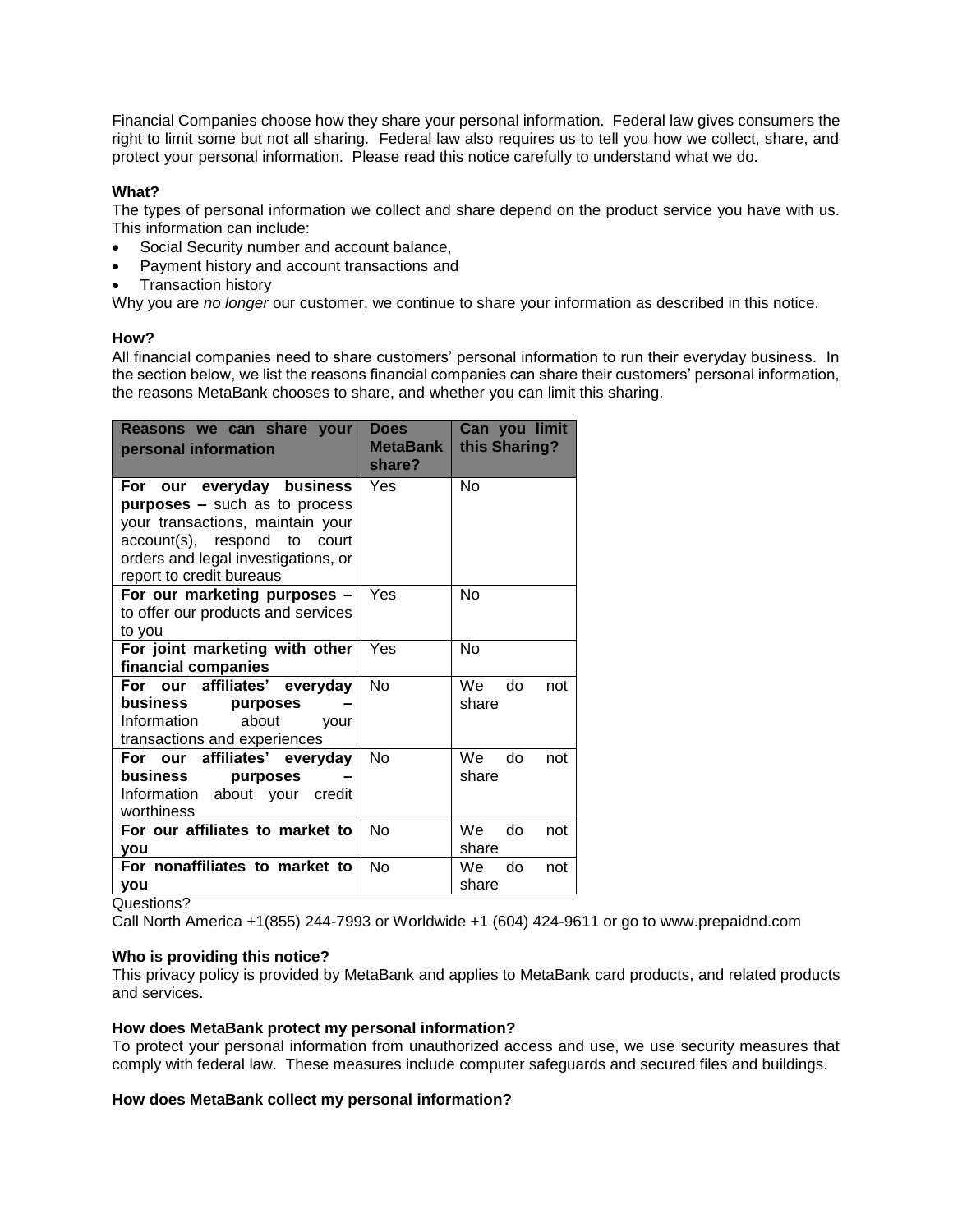We collect your personal information, for example when you

- Register your card or pay a bill
- Make a purchase or other transaction
- Provide us your name or other information

## **Why can't I limit all sharing?**

Federal law gives you the right to limit only

- Sharing for affiliates' everyday business purposes information about your creditworthiness
- Affiliates from using your information to market to you
- Sharing for nonaffiliates to market to you

State law and individual companies may give you additional rights to limit sharing. See below for more on your rights under state law.

### **Definitions:**

**Affiliates**: Companies related by common ownership and control. They can be financial and nonfinancial companies.

*MetaBank has no affiliates with which it shares your personal information.*

**Nonaffiliates:** Companies not related by common ownership or control. They can be financial and nonfinancial companies.

*MetaBank does not share your personal information with nonaffiliates so they can market to you.*

**Joint Marketing:** A formal agreement between nonaffiliates financial companies that together market financial products or services to you.

 *We may partner with nonaffiliates financial companies to jointly market financial products or services to you.*

#### **Other Important Information**

If you are a resident of California or Vermont, we will not share with nonaffiliates except for our own marketing purposes, our everyday business purposes, or with your consent. Nevada residents: We are providing this notice pursuant to Nevada law.

### **Disclosure:**

We may use Cardholder Information to provide customer service, to develop marketing programs, to help protect against fraud and to conduct research and analysis. In addition, it is often necessary for us to disclose Cardholder Information for the same purposes to companies that work with us. For example, we may provide certain Cardholder Information to companies that perform business operations or services on our behalf. We may also provide certain Cardholder Information to others as permitted by law, such as government entities or other third parties in response to subpoenas.

### **Other Important Information**

If you are a resident of California or Vermont, we will not share with nonaffiliates except for our own marketing purposes, our everyday business purposes, or with your consent. Nevada residents: We are providing this notice pursuant to Nevada law.

### **12. Arbitration**

**Purpose:** This Arbitration Provision sets forth the circumstances and procedures under which claims (as defined below) may be arbitrated instead of litigated in court.

**Definitions:** As used in this Arbitration Provision, the term "Claim" means any claim, dispute or controversy between you and us arising from or relating to the Card or this Agreement as well as any related or prior agreement that you may have had with us or the relationships resulting from this Agreement, including the validity, enforceability or scope of this Arbitration Provision or the Agreements. "Claim" includes claims of every kind and nature, including but not limited to initial claims, counterclaims, cross-claims and third-party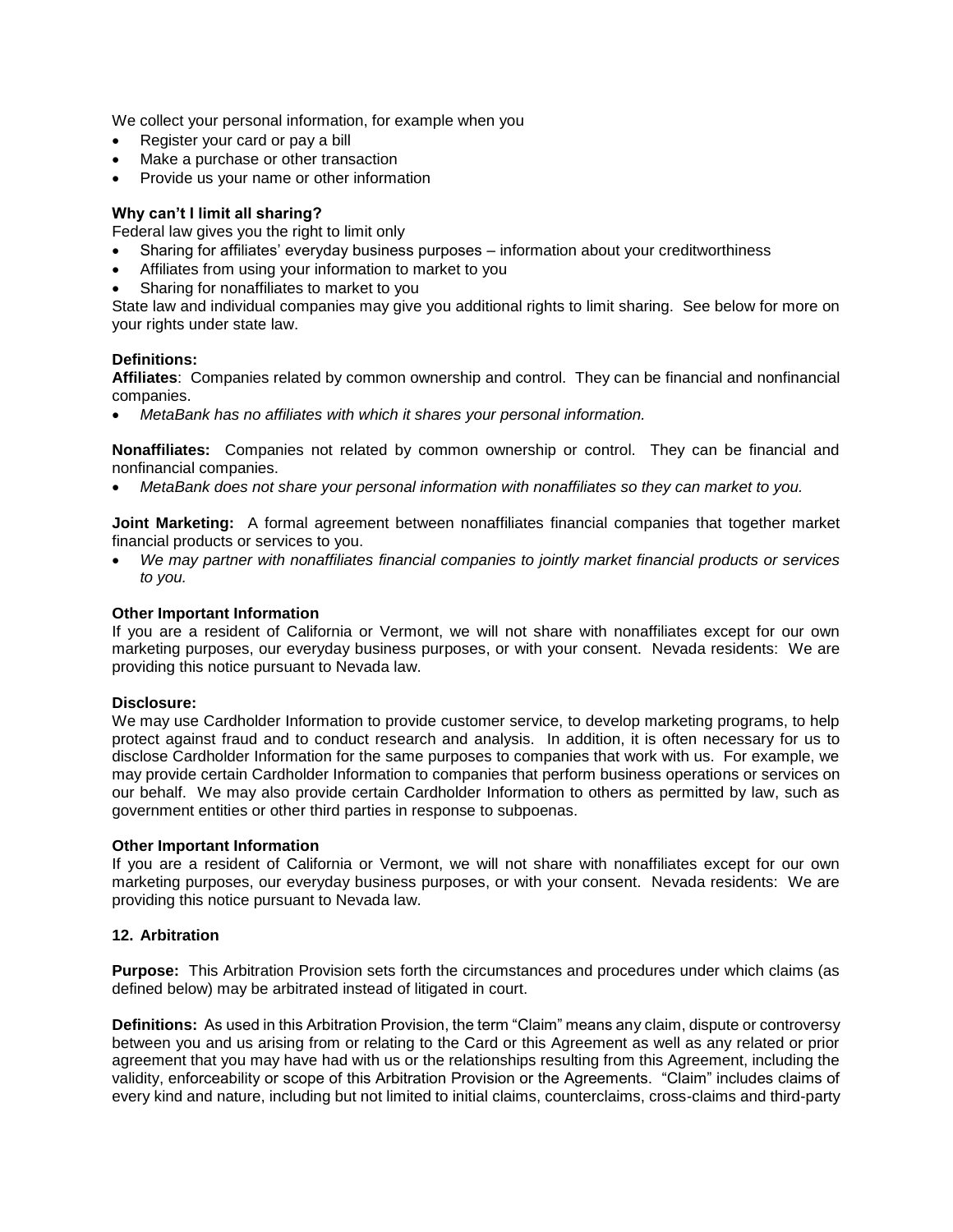claims and claims based upon contract, tort, fraud and other intentional torts, statutes, regulations, common law and equity. The term "Claim" is to be given the broadest possible meaning that will be enforced and includes, by way of example and without limitation, any claim, dispute or controversy that arises from or relates to (i) your Card, or the Cards of any additional cardholders designated by you; (ii) the amount of available funds in the Card accounts; (iii) advertisements, promotions or oral or written statements related to the Cards, goods or services purchased with the Cards; (iv) the benefits and services related to the Cards; and (v) your enrollment for any Card. We shall not elect to use arbitration under the Arbitration Provision for any Claim that you properly file and pursue in a small claims court of your state or municipality so long as the Claim is individual and pending only in the court.

As used in the Arbitration Provision, the terms "we" and "us" shall for all purposes mean the Bank, wholly or majority owned subsidiaries, affiliates, licensees, predecessors, successors, and assigns; and all of their agents, employees, directors and representatives. In addition, "we" or "us" shall include any third party using or providing any product, service or benefit in connection with any Cards (including, but not limited to merchants who accept the Card, third parties who use or provide services, debt collectors and all of their agents, employees, directors and representatives) if, and only if, such third party is named as a co-party with us (or files a Claim with or against us) in connection with a Claim asserted by you. As solely used in this Arbitration Provision, the terms "you" or "yours" shall mean all persons or entities approved by us to have and/or use a Card, including but not limited to all persons or entities contractually obligated under any of the Agreements and all additional cardholders.

**Initiation of Arbitration Proceeding/Selection of Administrator:** Any Claim shall be resolved, upon the election by you or us, by arbitration pursuant to this Arbitration Provision and the code of procedures of the national arbitration organization to which the Claim is referred in effect at the time the Claim is filed. Claims shall be referred to either the Judicial Arbitration and Mediation Services ("JAMS"), or the American Arbitration Association ("AAA"), as selected by the party electing to use arbitration. If a selection by us of one of these organizations is unacceptable to you, you shall have the right within 30 days after you receive notice of our election to select either of the other organizations listed to serve as arbitrator administrator. For a copy of the procedures, to file a Claim or for other information about these organizations, contact them as follows: (i) JAMS at 1920 Main Street, Suite 300, Los Angeles, CA 92614; website at [www.jamsadr.com;](http://www.jamsadr.com/) (ii) AAA at 335 Madison Avenue, New York, NY 10017; website at [www.adr.org](http://www.adr.org/) .

**Significance of Arbitration:** IF ARBITRATION IS CHOSEN BY ANY PARTY WITH RESPECT TO A CLAIM, NEITHER YOU NOR WE WILL HAVE THE RIGHT TO LITIGATE THAT CLAIM IN COURT OR HAVE A JURY TRIAL ON THAT CLAIM, OR TO ENGAGE IN DISCOVERY EXCEPT AS PROVIDED FOR IN THE CODE OF PROCEDURES OF THE JAMS, OR AAA, AS APPLICABLE (THE "CODE"). FURTHER, YOU WILL NOT HAVE THE RIGHT TO PARTICIPATE IN A REPRESENTATIVE CAPACITY OR AS A MEMBER OF ANY CLASS OF CLAIMANTS PERTAINING TO ANY CLAIM SUBJECT TO ARBITRATION. EXCEPT AS SET FORTH BELOW, THE ARBITRATOR'S DECISION WILL BE FINAL AND BINDING. NOTE THAT OTHER RIGHTS THAT YOU WOULD HAVE IF YOU WENT TO COURT ALSO MAY NOT BE AVAILABLE IN ARBITRATION.

**Restrictions on Arbitration:** If either party elects to resolve a Claim by arbitration, that Claim shall be arbitrated on an individual basis. There shall be no right or authority for any Claims to be arbitrated on a class action basis or on bases involving Claims brought in a purported representative capacity on behalf of the general public, other Cardholders or other persons similarly situated. The arbitrator's authority to resolve Claims is limited to Claims between you and us alone, and the arbitrator's authority to make awards is limited to you and us alone. Furthermore, Claims brought by you against us or by us against you may not be joined or consolidated in arbitration with Claims brought by or against someone other than you, unless otherwise agreed to in writing by all parties.

**Location of Arbitration/Payment of Fees:** Any arbitration hearing that you attend shall take place in the federal judicial district of your residence. At your written request, we will consider in good faith making a temporary advance of all or part of the filing administrative and/or hearing fees for any Claim you initiate as to which you or we seek arbitration. At the conclusion of the arbitration (or any appeal thereof), the arbitrator (or panel) will decide who will ultimately be responsible for paying the filing, administrative and/or hearing